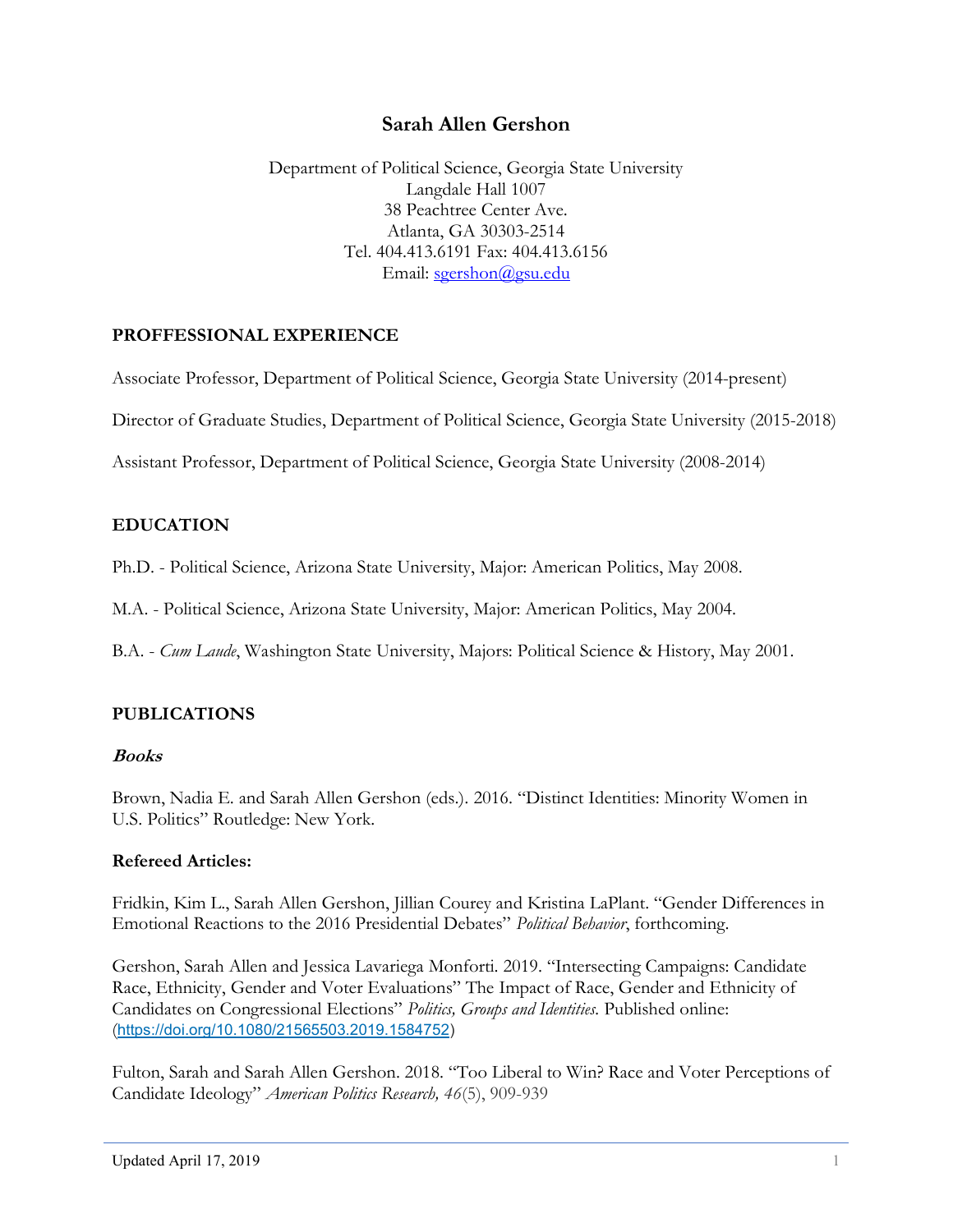Brown, Nadia and Sarah Allen Gershon. 2017. "Examining Intersectionality and Symbolic Representation" Politics, Groups and Identities, 5:3:500-505.

Gershon, Sarah Allen and Adrian D. Pantoja, J. Benjamin Taylor. 2016. "God in the Barrio? The Determinants of Religiosity and Civic Engagement among Latinos in the United States" Politics and Religion, 9:1:84-110.

Brown, Nadia and Sarah Allen Gershon "Intersectional Presentations: An Exploratory Study of Minority Congresswomen's Websites Biographies" 2016. DuBois Review, 13:1:85-108.

Bonnette, Lakeyta, Sarah Gershon and Precious Hall. 2012. "Free Your Mind: Contemporary Racial Attitudes and Post Racial Theory" Ethnic Studies Review, 35:1-2 71-87. (Backdated, published in 2015)

Taylor, J. Benjamin, Sarah Allen Gershon, and Adrian D. Pantoja. 2014. "Christian America? Understanding the Link between Church and Attitudes among Latino Immigrants" Politics  $\mathcal{O}$ Religion, 7:2:339-365.

Gershon, Sarah Allen and Adrian D. Pantoja. 2014. "Pessimists, Optimists, and Skeptics: The Consequences of Transnational Ties for Latino Immigrant Naturalization" Social Science Quarterly 95:2:328-342.

Gershon, Sarah Allen. 2013. "Media Coverage of Minority Congresswomen and Voter Evaluations: Evidence from an Online Experimental Study" Political Research Quarterly 66:3:702-714.

Gershon, Sarah Allen. 2012. "Press Secretaries, Journalists, and Editors: Shaping Local Congressional News Coverage" Political Communication 29:2: 160-183.

Gershon, Sarah Allen. 2012. "When Race, Gender and the Media Intersect: Campaign News Coverage of Minority Congresswomen" Journal of Women, Politics and Policy 33:2:105-125.

Fridkin, Kim L., Patrick J Kenney, Sarah Allen Gershon. 2012. "Comparing the Views of Superdelegates and Democratic Voters in the 2008 Democratic Nomination Campaign" Party Politics. 18:5:749-770.

Gershon, Sarah Allen, and Adrian D. Pantoja. 2011. "Patriotism and Language Loyalties: Comparing Latino and Anglo Attitudes towards English-Only Legislation" Ethnic and Racial Studies. 34:3:1-21.

Gershon, Sarah Allen. 2008. "Communicating Female and Minority Interests Online: A Study of Website Issue Discussion among Female, Latino and African American Members of Congress." International Journal of Press/Politics 13:2:120-140.

Fridkin, Kim L., Patrick J Kenney, Sarah Allen Gershon and Gina Woodall. 2008. "Spinning Debates: The Impact of the News Media's Coverage of the Final 2004 Presidential Debate." International Journal of Press/Politics 13:1:29-51.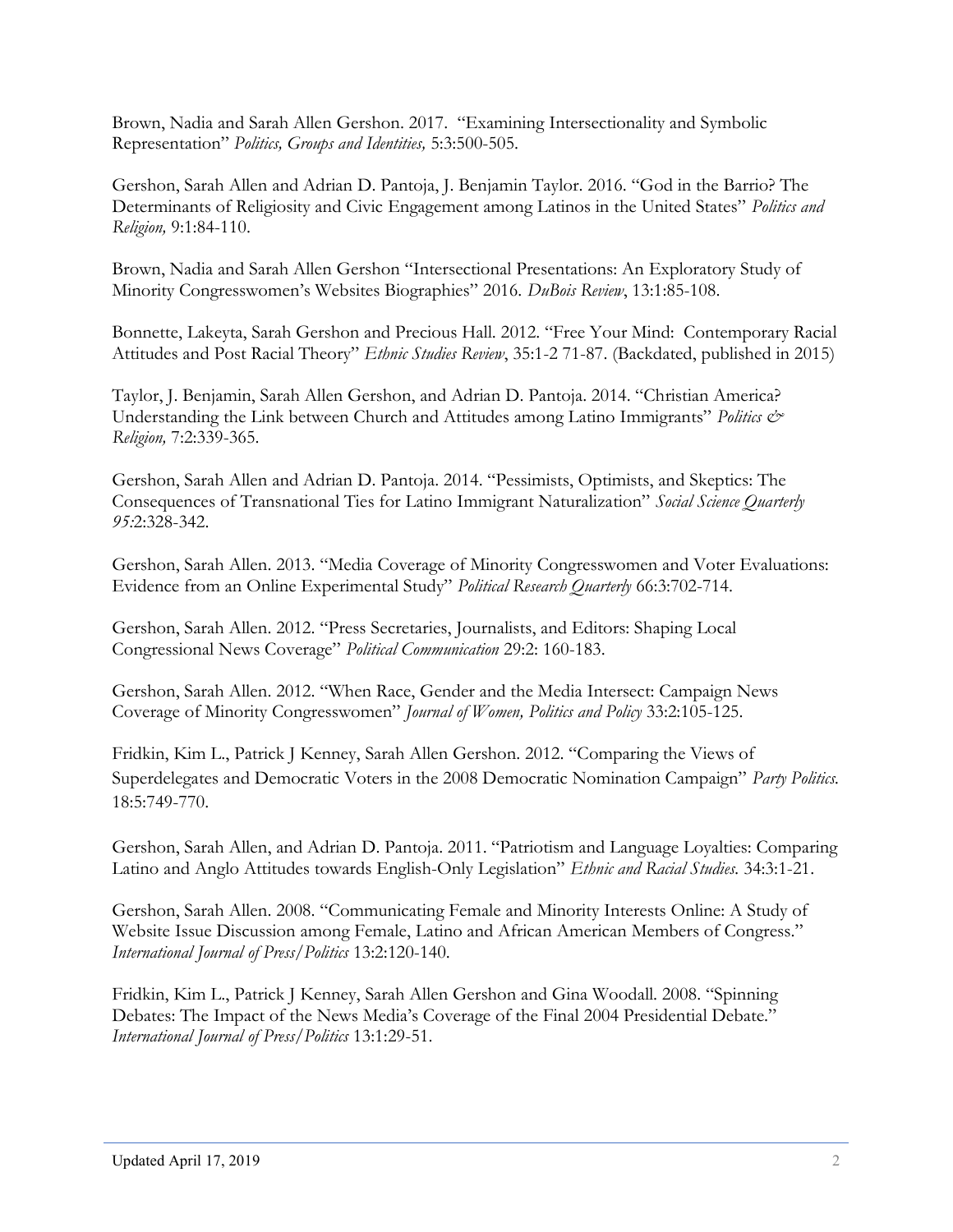Fridkin, Kim L., Patrick J Kenney, Sarah Allen Gershon, Karen Shafer and Gina Woodall. 2007. "Capturing the Power of a Campaign Event: The 2004 Presidential Debate in Tempe." Journal of Politics 69:3:770-785.

Pantoja, Adrian D., and Sarah Allen Gershon. 2006. "Political Orientations and Naturalization Among Latino and Latina Immigrants." Social Science Quarterly 87:5:247-263.

# Invited Book Chapters:

Taylor, J. Benjamin, Sarah Allen Gershon, and Adrian D. Pantoja. 2018. "The Rise of Latino Evangelicals." Evangelical Crackup—Will the Evangelical-Republican Coalition Last? In Ryan Claassen and Paul Djupe (Eds). Temple University Press.

Brown, Nadia, and Sarah Allen Gershon. 2017."Protecting (Which?) Women: A Content Analysis of the House Floor Debate on the 2012 Reauthorization of the Violence Against Women Act." In Robert X. Browning (Eds.) Advances in Research Using the C-SPAN Archives West Lafayette, IN: Purdue University Press. (Peer-reviewed)

Lavariega Monforti, Jessica and Sarah Allen Gershon. 2016. "Una Ventaja? A Survey Experiment of the Viability of Latina Candidates". Latinas in American Politics: Changing and Embracing Political Tradition. (Sharon A. Navarro, Samantha L. Hernandez and Leslie A. Navarro, Eds.) Lanham, Maryland: Lexington Press.

Gershon, Sarah Allen, and Adrian D. Pantoja. 2014. "Latino immigrant transnational ties: Who has them, and why do they matter?" In Tony Affigne, Evelyn Hu-DeHart, Marion Orr (Eds.) Latino Politics en Ciencia Política: The Search for Latino Identity and Racial Consciousness. New York University Press. (Peer-reviewed)

Pantoja, Adrian D., and Sarah Allen Gershon 2012. "Statistical Research: To Naturalize or Not to Naturalize?" In Akan Malici and Elizabeth Smith (Eds.) Political Science Research in Practice. Routledge. (Peer-reviewed)

Gershon, Sarah Allen and Adrian D. Pantoja. 2007. "Political Orientations and Latino Immigrant Incorporation." In Havidán Rodríguez, Rogelio Saenz and Cecilia Menjívar (Eds.), Latinas/os in the United States: Changing the Face of América. New York: Springer.

Peck, Laura R., and Sarah Allen Gershon. 2006. "Welfare Reform and the American Dream." In Keith Kilty and Elizabeth A. Segal (Eds.), The Promise of Welfare Reform: Rhetoric or Reality? Chapter 8. Binghamton, NY: Haworth Press.

## Book Reviews:

Gershon, Sarah Allen. 2016. Review of Aptekar, Sofya. The Road to Citizenship: What Naturalization Means for Immigrants in the United States. International Migration Review. 50:2:e21-e22.

Gershon, Sarah Allen. 2015 Review of Framing Sarah Palin: Pit Bulls, Puritans and Politics, by Linda Beail and Rhonda Kinney Longworth; and Women in the White House: Gender, Popular Culture and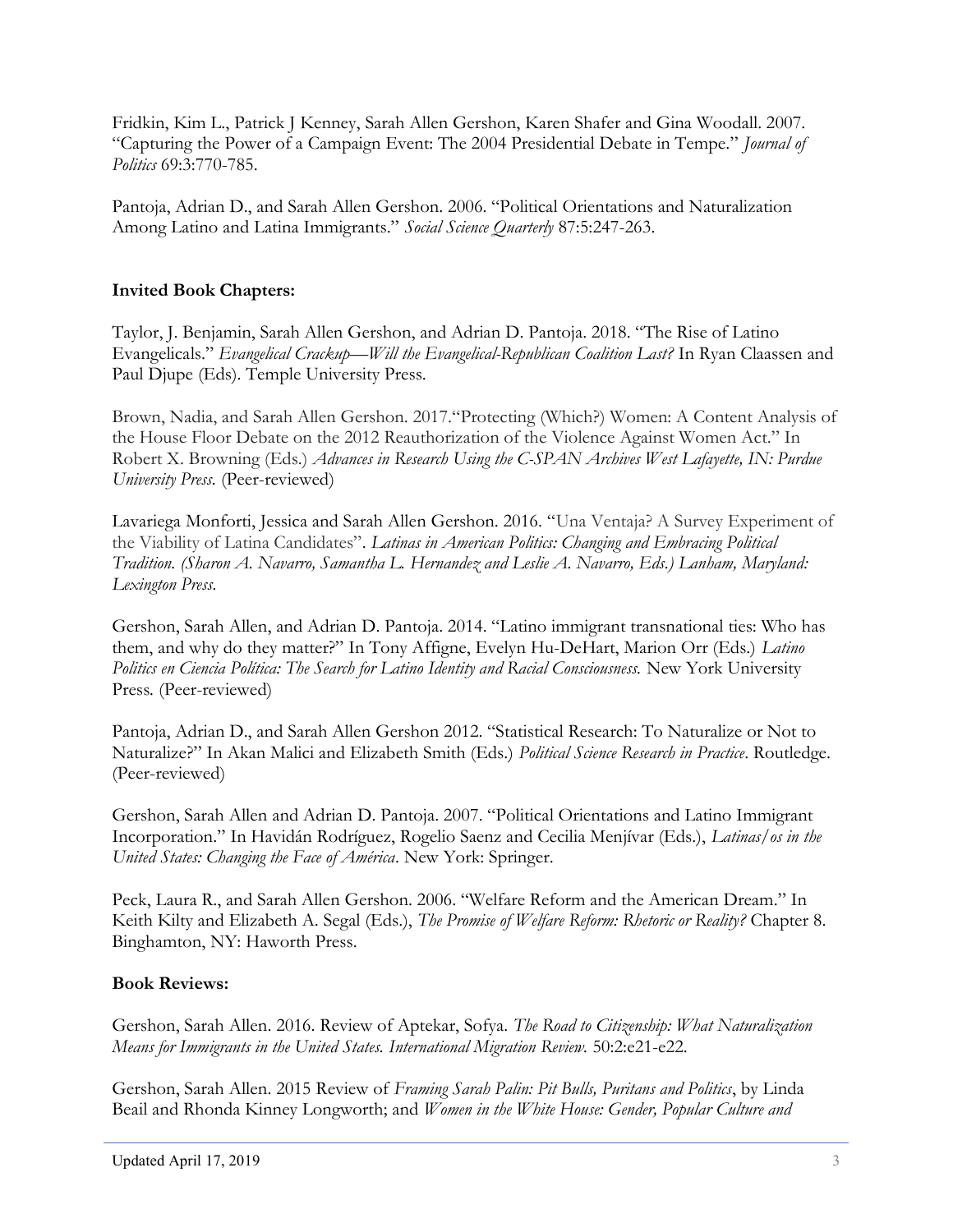Presidential Politics, edited by Justin S. Vaugh and Lilly J. Goren. Journal of Women, Politics and Policy 36.2 (2015): 239-242.

Gershon, Sarah Allen. 2010. Review of Cracked but Not Shattered: Hillary Rodham Clinton's Unsuccessful Campaign for the Presidency, edited by Theodore F. Sheckels; and Gender and Political Communication in America: Rhetoric, Representation, and Display, edited by Janis L. Edwards. Political Communication. 27:4:481-483.

# Other Publications:

Fulton, Sarah and Sarah Allen Gershon. 2018. "Independents are less likely to vote for Democratic minority candidates because they think they are more liberal." London School of Economics' USAPP- American Politics and Policy blog. July 5, 2018. http://blogs.lse.ac.uk/usappblog/2018/07/05/independents-are-less-likely-to-vote-for-democraticminority-candidates-because-they-think-they-are-more-liberal/

Gershon, Sarah Allen. 2018. "Politics of Latina/o Immigrants and Transnational Ties" Latinos in the American Political System: An Encyclopedia of Latinos as Voters, Candidates, and Office Holders. Jessica Lavariega-Monforti, Ed. ABC-CLIO.

Gershon, Sarah Allen, Adrian D. Pantoja and J. Benjamin Taylor. "Will Latinos become Republicans? Not if it depends on being religious" The Monkey Cage. 09/29/2015. https://www.washingtonpost.com/blogs/monkey-cage/wp/2015/09/29/will-latinos-becomerepublicans-not-if-it-depends-on-being-religious/

# HONORS, GRANTS AND AWARDS

Distinguished Alumnus Award, School of Politics and Global Studies, Arizona State University. 2019.

The Ted G. Jelen Award for Best Article in *Politics & Religion* for "God in the Barrio?: The Determinants of Religiosity and Civic Engagement among Latinos in the United States." 2017 (with Adrian D. Pantoja and J. Benjamin Taylor).

Outstanding Graduate Director Award, College of Arts and Sciences, Georgia State University. 2017.

National Science Foundation Grant, September 1, 2016 – September 1, 2017 (co- principal investigator with Kim Fridkin). \$14,369.

Georgia State University Center for Instructional Innovation Digital Champions Fellowship Award (2016) (co-principal investigator with Charles Hankla and Carrie Manning). \$7,500.

C-SPAN Educational Foundation Grant (2015) (co-principal investigator with Nadia Brown). \$2,500.

Political Science Department Seed Grant, Summer 2013 (co-principal investigator with Amy McKay). \$2,400.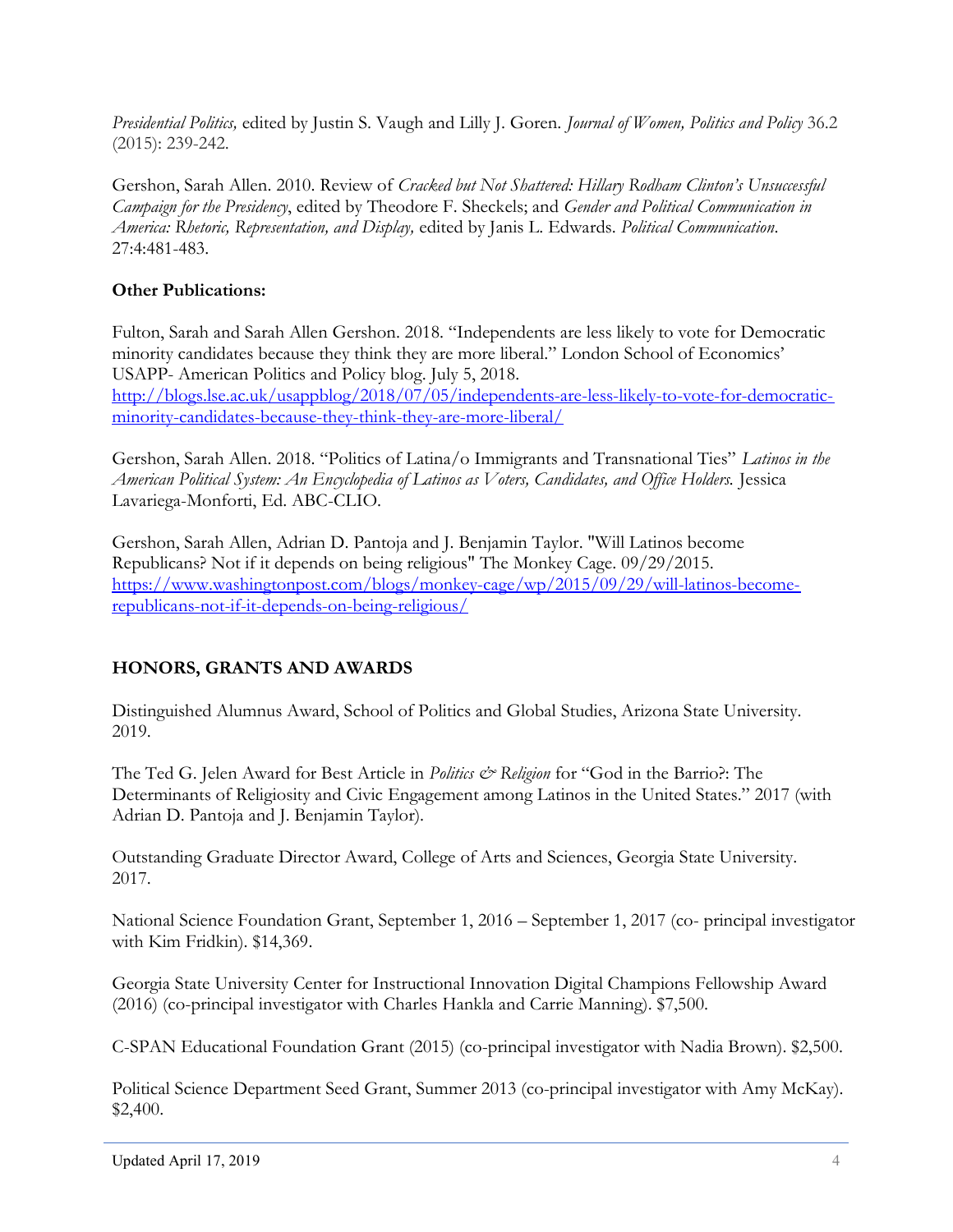National Science Foundation Grant, August 1, 2008 - July 31, 2009 (collaborator with principal investigators Patrick Kenney and Kim Fridkin). \$80,823.

Arizona State University Division of Graduate Studies Dissertation Fellowship 2007-2008. \$23,378. Honors Disciplinary Faculty, Arizona State University, 2006-2007.

Arizona State University, Department of Political Science Teaching Assistant of the Year Award 2006-2007.

Full tuition waiver, Department of Political Science, Arizona State University, 2002-2007.

Arizona State University's Graduate College Travel Grant, Spring 2005.

Arizona State University, Department of Political Science Travel Grants, Spring 2005, 2006, 2007, Fall 2007.

Phi Beta Kappa, Academic Honor Society, Washington State University Chapter, awarded membership, 2001.

Pacific 10 Conference Post-Graduate Scholarship Winner, 2001. \$3000.

Pacific 10 Conference All-Academic First Team (rowing), 2000 & 2001.

Collegiate Rowing Coaches Association National Scholar Athlete (Division I), 2000 & 2001

## PROJECTS UNDER REVIEW & IN PROGRESS

"Shared Identities: The Intersection of Race and Gender and Support for Political Candidates" (with Christina Bejarano, Nadia Brown and Celeste Montoya) Under Review

"Intersectional Linked Fate and Political Representation" (with Christina Bejarano, Nadia Brown and Celeste Montoya) Under Review.

"American Identity, Immigration Attitudes, and the Racial Hierarchy" (with Heather Silber Mohamed and Nadia Brown) Being prepared for journal submission.

"The Dynamics of Descriptive Representation: The Meaning of Intersecting and Overlapping Identities" (with Christina Bejarano, Nadia Brown and Celeste Montoya). Being prepared for journal submission.

"How Emotion Affected Learning During the 2016 General Election Debates" (with Kim Fridkin). Being prepared for journal submission.

"Marginalized Messages?: The Challenges Faced by Minority Women Candidates in the Press" (With Nadia Brown). Book Manuscript in Progress.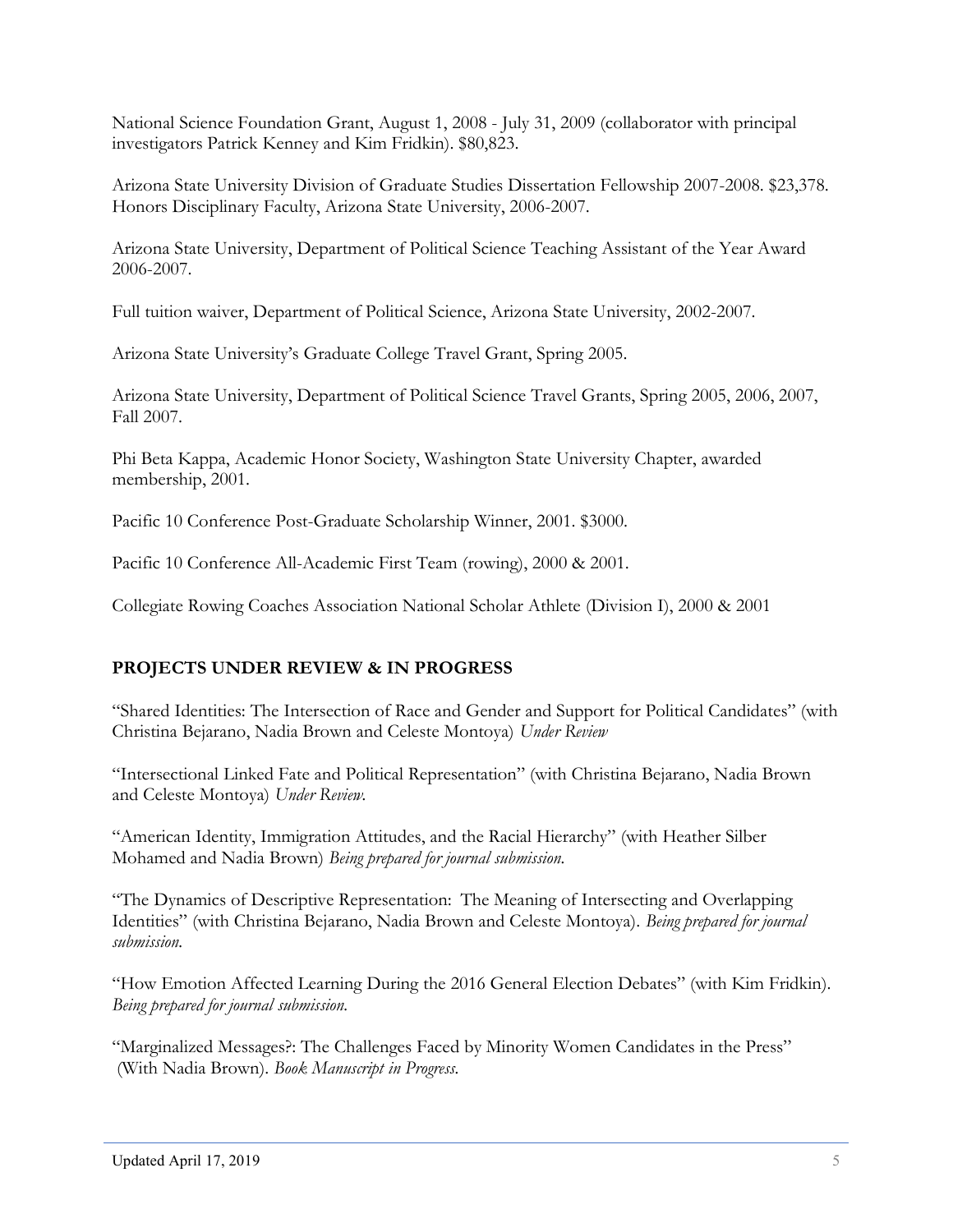"Religion and Social Capital: Latino, African American and Anglo Civic Engagement" (with Lakeyta Bonnette, Adrian Pantoja and J. Benjamin Taylor). Manuscript in Progress.

"Suffrage after Shelby: An Intersectional Analysis of Voting Rights in Practice" (with Christina Bejarano, Nadia Brown and Celeste Montoya) Manuscript in Progress.

# ACADEMIC PAPERS

"The Dynamics of Descriptive Representation: The Meaning of Intersecting and Overlapping Identities" (with Christina Bejarano, Nadia Brown and Celeste Montoya). Presented at the annual meeting of the Southern Political Science Association, Austin TX, January 2019.

"How Emotion Affected Learning During the 2016 General Election Debates" (with Kim Fridkin). Presented at the annual meeting of the American Political Science Association, Boston. September 2018.

"American Identity, Immigration Attitudes, and the Racial Hierarchy" (with Heather Silber Mohamed and Nadia Brown). Presented at the annual meeting of the American Political Science Association, Boston. September 2018.

"Shared Identities: The Intersection of Race and Gender and Support for Political Candidates" (with Christina Bejarano, Nadia Brown and Celeste Montoya). Poster and workgroup presentation, New Research on Gender in Political Psychology Conference, Tulane University, October 2017.

"Suffrage after Shelby: An Intersectional Analysis of Voting Rights in Practice" (with Christina Bejarano, Nadia Brown and Celeste Montoya) Poster and workgroup presentation, New Research on Gender in Political Psychology Conference, Tulane University, October 2017.

"Identity and Rhetoric: Tracking Emotional Reactions to Presidential Debates" (with Kim Fridkin, Jillian Courey and Kristina LaPlant). Presented at the annual meeting of the American Political Science Association, San Francisco. September 2017.

"Religion & Social Capital: Latino, African American and Anglo Civic Engagement" (With Lakeyta Bonnette, Adrian Pantoja and J. Benjamin Taylor). Presented at the annual meeting of the American Political Science Association, Philadelphia. September 2016.

"Waging War On Women: A Content Analysis of the House Floor Debate on the 2012 Reauthorization of the Violence Against Women Act" (With Nadia Brown). Presented at the annual meeting of the Midwest Political Science Association, Chicago, April 2016.

'Too Liberal to Win? Race and Voter Perceptions of Candidate Ideology" (With Sarah Fulton). Presented at the annual meeting of the Southern Political Science Association, San Juan, January 2016.

"Protecting (Which?) Women: A Content Analysis of the House Floor Debate on the 2012 Reauthorization of the Violence Against Women Act" (With Nadia Brown). Presented at "The C-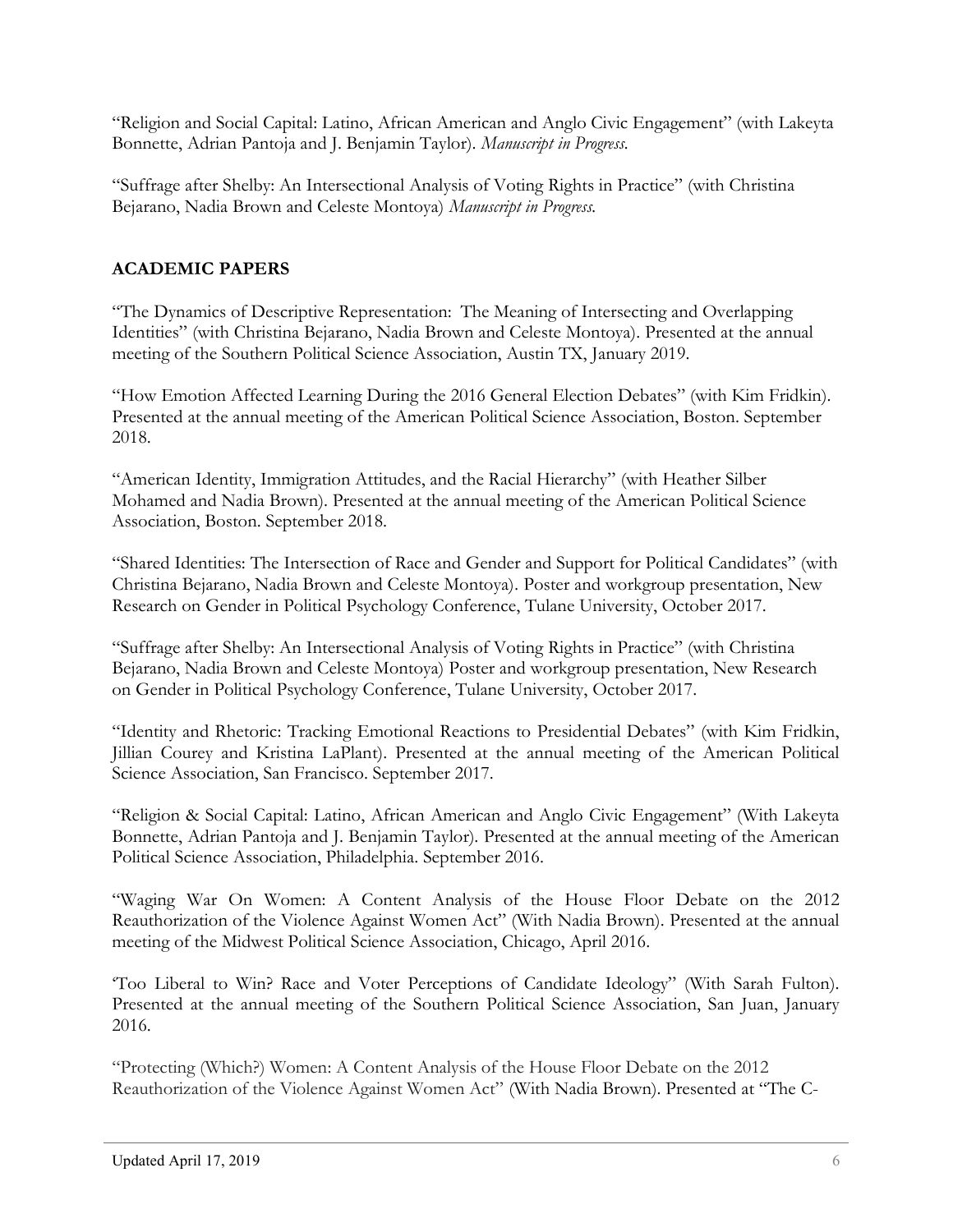SPAN Archives Continuing the Research Agenda", Purdue University, West Lafayette, IN. October 6, 2015.

"Una Ventaja? A Survey Experiment of the Viability of Latina Candidates" (With Jessica Lavariega Monforti). Presented at the annual meeting of the American Political Science Association, San Francisco. September 2015.

"God in the Barrio? The Determinants of Secularism among Latinos in the United States" (With J. Benjamin Taylor and Adrian Pantoja). Presented at the annual meeting of the New England Political Science Association. New Haven, CT. April, 2015.

"The Impact of Race, Gender and Ethnicity of Candidates on Congressional Elections" (With Jessica Lavariega Monforti). Poster and workgroup presentation, New Research on Gender in Political Psychology Conference, The College of Wooster, October 10, 2014.

"Keeping it in the Family: Media Coverage of Political 'Daughters' Running for Office" (with Gina Woodall). Presented at the Arizona State University School of Politics & Global Studies Working Group Conference on Women, Media, and Politics: A Comparative Perspective. April 10, 2014.

"The Impact of Race, Gender and Ethnicity of Candidates on Congressional Elections" (with Jessica Lavariega Monforti). Presented at the annual meeting of the Southern Political Science Association, New Orleans, January 2014.

"Christian America? Understanding the Link between Church and Attitudes among Latino Immigrants" (with J. Benjamin Taylor and Adrian D. Pantoja). Presented at the annual meeting of the American Political Science Association, Chicago 2013.

"Voter Reaction to Media Coverage of Anglo, Latino and African American Congresswomen: An Experimental Study" Presented at the annual meeting of the Western Political Science Association, March 2012, Portland.

"Gender Online: A Study of Male and Female Representatives' Websites" (with Elizabeth O'Callaghan) Presented at the annual meeting of the Midwest Political Science Association, April 2012, Chicago.

"Symbolic Representation and Intersectionality: An Examination of Latina and Black Congresswomen's Presentation of Self" (with Nadia Brown). Presented at the annual meeting of the Southern Political Science Association, January 2011, New Orleans & the annual meeting of the Midwest Political Science Association, April 2012, Chicago.

"Free Your Mind: Contemporary Racial Attitudes and Post Racial Theory" (with Lakeyta Bonnette and Precious Hall) Presented at the Hendricks Symposium, October 2010, University of Nebraska (Lincoln); and at the annual meeting of the Southern Political Science Association, January 2011, New Orleans.

"Voter Reaction to Media Coverage of Anglo, Latino and African American Congresswomen: An Experimental Study" Presented at the Annual meeting of the American Political Science Association, August 2010, Washington D.C.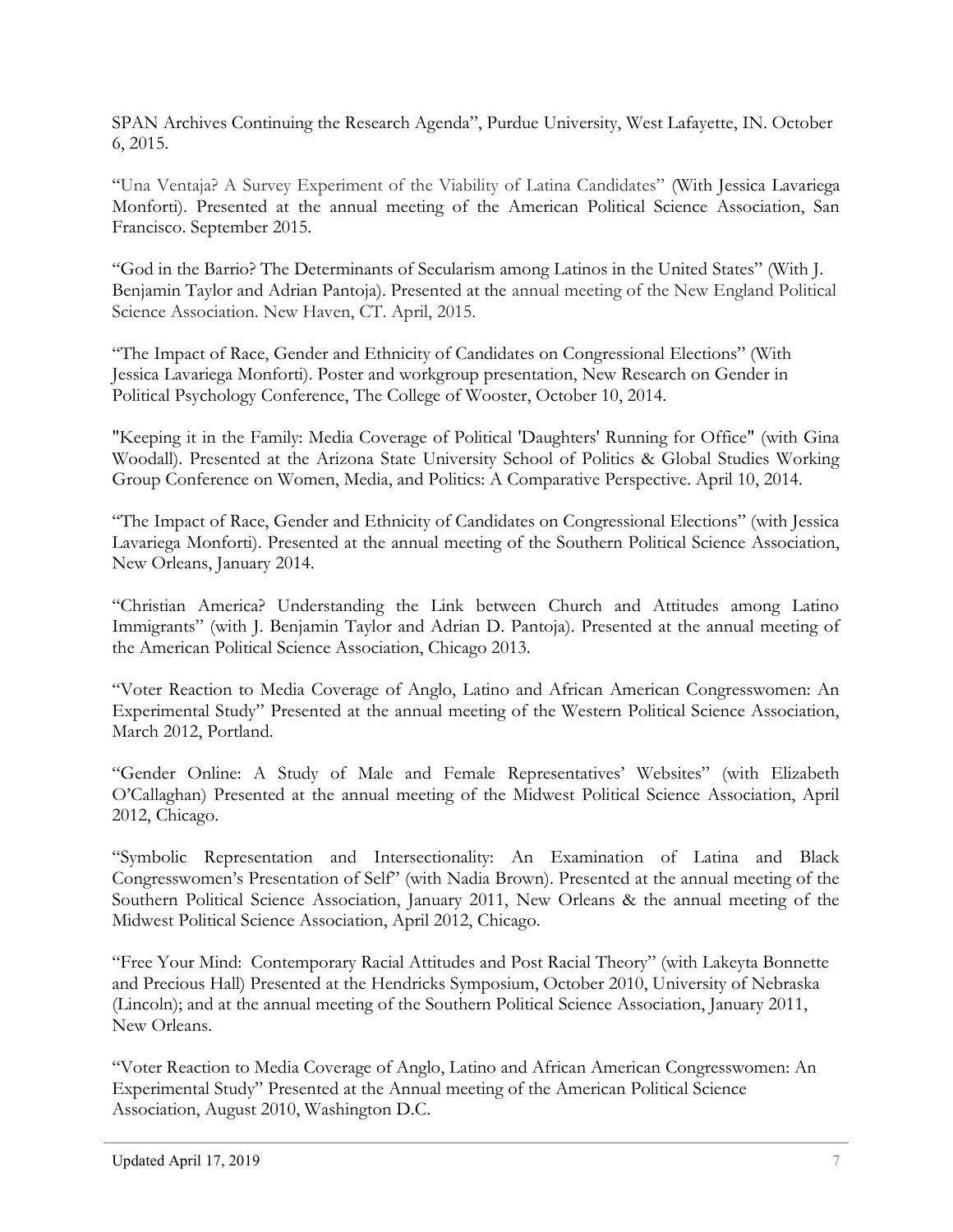"Exploring Congressional News Coverage during the 2006 Midterm Campaign" Presented at the Annual meeting of the Southern Political Science Association, January 2010, Atlanta.

"Pessimists, Optimists, and Skeptics: The Consequences of Transnational Ties for Latino Immigrant Naturalization." Presented (with Adrian Pantoja) at the Conference on Latino Politics, Power and Policy, October, 2009, Brown University.

"Gendered Appeals Online: A Study of Female Representatives' Websites." Presented at the Annual meeting of the American Political Science Association, August 2009, Toronto.

"Pessimists, Optimists, and Skeptics: The Consequences of Transnational Ties for Latino Immigrant Naturalization." Presented at the Georgia State University Immigration Policy and Human Rights Symposium. June 2009, Atlanta.

"American Identities and Language Loyalties: Comparing Latino and Anglo Attitudes toward English Only Legislation." Presented (with Adrian Pantoja) at the Annual meeting of the Western Political Science Association, March 2009, Vancouver B.C.

"Media Coverage of Female and Minority Representatives." Presented at the Annual meeting of the American Political Science Association, August 2008, Boston.

"Communicating Female and Minority Interests Online: A Study of Website Issue Discussion among Female, Latino and African American Members of Congress." Presented at the Annual meeting of the American Political Science Association, September 2007, Chicago.

"Facing a Woman: An Examination of the Influence of Gender in House Candidates' Political Commercials in 1998 and 2000." Presented (with Gina Woodall) at the Annual meeting of the Western Political Science Association, March 2007, Las Vegas.

"Spinning Debates: The Impact of the News Media's Framing of the Final 2004 Presidential Debate." Presented (with Kim L. Fridkin, Patrick J. Kenney and Gina Woodall) at the Annual meeting of the Midwest Political Science Association, April 2006, Chicago.

"Comparing Anglo and Latino Attitudes Toward English as the Official Language of the United States." Presented (with Adrian D. Pantoja) at the Annual meeting of the Midwest Political Science Association, April 2006, Chicago.

"The Power of a Campaign Event: A Multi-Methodological Examination of the Final 2004 Presidential Debate." Presented (with Kim L. Fridkin, Patrick J. Kenney, Karen Shafer, and Gina Woodall) at the Annual meeting of the American Political Science Association, September 2005, Washington D.C.

 "Presidential Debates and Voting: Do Debates Really Matter?" Presented (with Gina Woodall) at the Annual meeting of the Western Political Science Association, March 2005, Oakland.

"Political Orientations, Gender and Naturalization among Latino Immigrants." Presented (with Adrian D. Pantoja) at the Annual meeting of Western Political Science Association, March 2005, Oakland.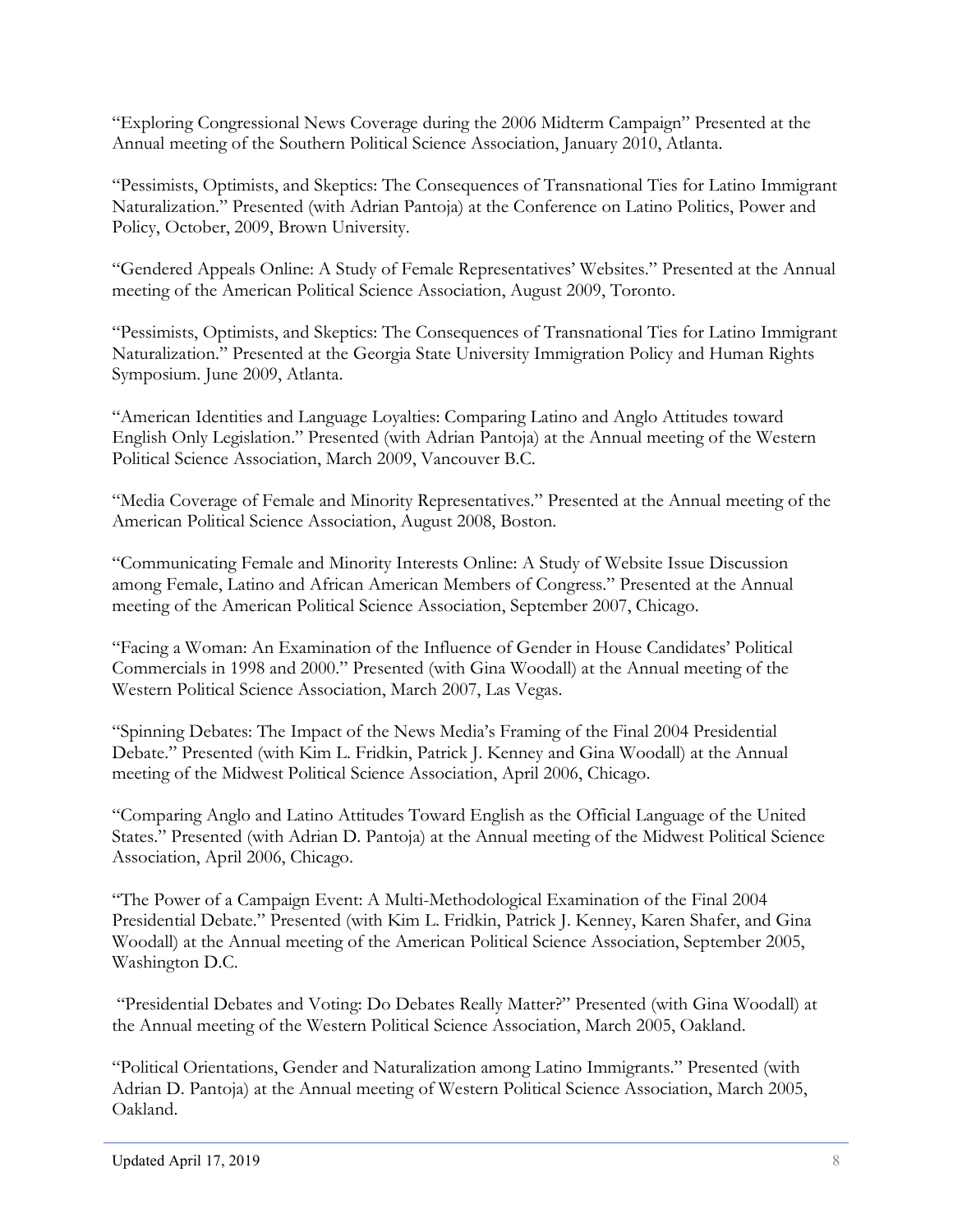# PANELS, ROUNDTABLES AND WORKSHOPS

Academic Leadership Development Program, Office of Faculty Affairs, Georgia State University (2018-2019).

Roundtable on Pregnancy/Maternity Leave/Stopping Clock (co-leader with Christia Spears Brown). Mentoring Conference for New Research on Gender in Political Psychology. Tulane University, October 2017.

Mentoring Conference for New Research on Gender in Political Psychology. Participant. Tulane University, October 2017.

Dissertation Workshop: On the Intersection of Race, Ethnicity and Gender in American Political Behavior. Presenter and Co-Organizer (with Nadia Brown). Annual meeting of the American Political Science Association, Philadelphia. September 2016.

Roundtable: "Gender, Parenthood, and Success in the Academy." Participant and Co-Organizer (with Jill Greenlee). Annual meeting of the American Political Science Association, Philadelphia. September 2016.

"Author Meets Critics: Brown and Gershon's Monograph "Distinct Identities." Participant. Annual meeting of the Midwest Political Science Association, March 2016.

Roundtable: "Raising your Professional Profile: A Roundtable on Networking and Professional Development for Women in the Discipline." Chair and Co-Organizer (with Mirya Holman). Annual meeting of the Southern Political Science Association, San Juan. January 2016.

Mentoring Conference for New Research on Gender in Political Psychology. Participant. The College of Wooster, October 2014.

Roundtable: "The "Baby Penalty": Exploring the Implications of Parenthood for Women in Political Science." Chair and Organizer. Annual meeting of the Southern Political Science Association, New Orleans. January 2014.

Mentoring Conference for New Research on Gender in Political Psychology. Participant. Rutgers University, October 2011.

 APSA Pre-Conference on "Teaching Gender and Politics: Views from the Field" Participant, Annual Meeting of the American Political Science Association.

## MEDIA APPEARANCES AND INTERVIEWS

Quoted. "Is Donald Trump Sparking A Republican Feminist Revolution? Women Lead Anti-Trump Movement, But Not Because Of His Policies." Abigail Abrams. April 1, 2016. International Business Times. http://www.ibtimes.com/donald-trump-sparking-republican-feminist-revolution-womenlead-anti-trump-movement-2345726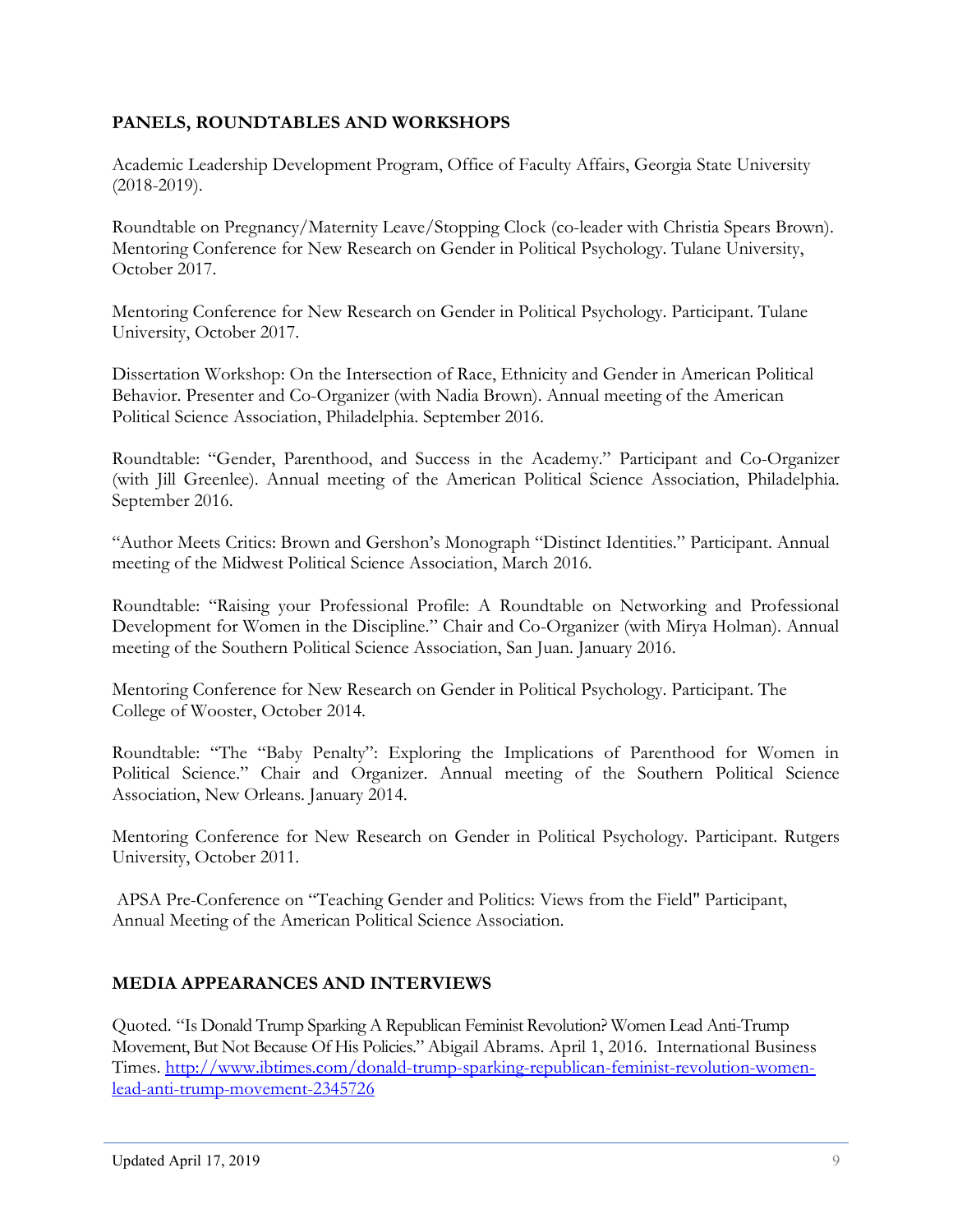Quoted. "Republican Sen. Marco Rubio Campaigning in Atlanta." Johnny Kaufman. September 21, 2015. 90.1 WABE Atlanta's Public Radio Station. (http://wabe.org/post/republican-sen-marcorubio-campaigning-atlanta)

Invited Panelist, CBS46 2014 Midterm Election Special Broadcast, Atlanta: November 4, 2014.

Invited Panelist, CBS46 2014 Primary Runoff Election Special Broadcast, Atlanta: July 22, 2014.

Invited Panelist, CBS46 2014 Primary Election Special Broadcast, Atlanta: May 20, 2014.

Quoted. "Social media gain dominant role in Georgia political campaigns". Louis Mayeux. Sep 8, 2014. InsiderAdvantage (http://insideradvantage.com/2014/09/08/social-media-gain-dominant-rolein-georgia-political-campaigns/)

Quoted. "Nunn victory looks crucial in women holding on to Senate clout" Louis Mayeux. Sep 3, 2014. InsiderAdvantage (http://insideradvantage.com/2014/09/03/nunn-victory-looks-crucial-inwomen-holding-on-to-senate-clout/)

# INVITED PRESENTATIONS

Invited Speaker, "Gender Differences in Emotional Reactions to the 2016 Presidential Debates" (Department of Political Science, University of Kansas). March 28, 2019.

Invited Speaker, "Women in American Politics: Representation, Campaigns & Voters" Seniors Enriched Living, Roswell, GA. February 14, 2019.

Invited Speaker, "Women in American Politics: Representation, Campaigns & Voters" Perimeter Adult Learning, Dunwoody GA. October 22, 2018.

Invited Speaker, "Gender, Emotion and the First Presidential Debate of 2016" (Department of Public and International Affairs, University of North Carolina-Wilmington). October 3, 2017.

Invited Panelist, "Leaping Over the Gender Divide: Addressing Diversity in the Workplace" Women In Research (WIRe). Atlanta, GA. November 3, 2016.

Invited Panelist, "Graduate Student Panel: Navigating Your Journey from PhD Student to Scholar in the Sciences" (Georgia State University, Graduate Services, College of Arts and Sciences). September 20, 2016.

Invited Speaker, "God in the Barrio? The Determinants of Secularism among Latinos in the United States" (James Weldon Johnson Institute, Emory University). October 20, 2015.

Invited Speaker, "Surviving Graduate School" (Georgia State University, Political Science Department). Spring 2014.

Invited Speaker, Comprehensive Exam Workshop (Georgia State University, Political Science Department). Spring 2013.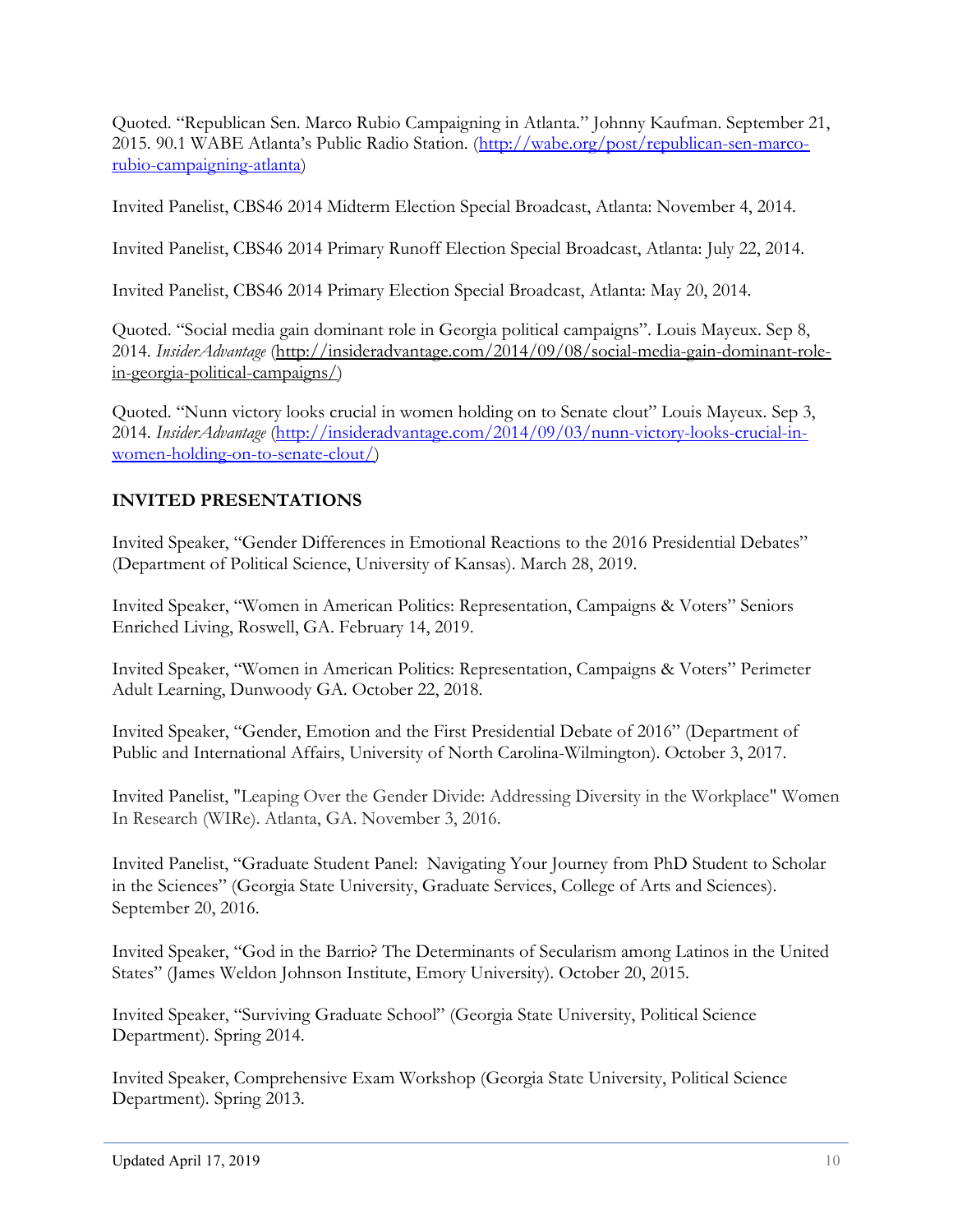Invited Panelist, "Race, Ethnicity and Media Coverage of U.S. Congresswomen," Tower Center Symposium: Women in Politics, Southern Methodist University. January 30, 2013. (Broadcast on C-Span).

Invited Panelist, "Decoding the 2012 Elections: A discussion on the fault lines of the November elections" International Women's Forum, The Carter Center (Atlanta, GA). May, 2012.

Invited Speaker, The Responsible Conduct of Research Colloquium (Georgia State University, Political Science Department). Fall, 2010, Spring 2011.

Invited Panelist, "Make an informed decision," Immigration Forum, Latin American Student Organization. Georgia State University, November, 2010.

Invited Panelist, Vice Presidential Debate Watching Party, Freshman-Sophomore Political Science Honor Society, Georgia State University, October 2008.

Invited Speaker, "Women in the 21<sup>st</sup> Century: Breaking the Glass Ceiling" Lecture Series for freshman female students, Commons Dormitory, Georgia State University, October 2008.

Invited Speaker, Politics, Diversity and the 2008 Election, Counseling Center Staff Event, Georgia State University, November 2008.

# TEACHING EXPERIENCE

## Georgia State University:

- POLS 4190: Women Lead in Politics and Policy (Spring 2018, Fall 2018).
- POLS 6158 Campaign Organization and Management (Graduate Course), Online: Fall 2016, 2018, Summer 2017.
- POLS 8800: Elements of Research Design (Graduate Course), Fall 2015.
- POLS 8190: Campaigns and Elections (Graduate Course), Spring 2015.
- POLS 8190: Contemporary Immigration in the United States (Graduate Course), Spring 2011.
- POLS 4900: Latino Political Behavior (Fall 2011; Fall 2013)
- POLS 4190: Women Lead in Policy and Politics (Spring 2018)
- POLS 3800: Political Science Research Methods (Spring 2009, 2010, 2011, 2012, 2019; Fall 2009, 2010, 2011, 2014, 2015; Summer 2010 & 2012)
- POLS 1101: American Government and Politics (Fall 2008; Summer 2009, 2013, 2014; Spring 2014)
- POLS 1101: Honors American Government and Politics (Fall 2008; Spring 2012; Fall 2013)

## Directed Readings (Georgia State University):

- POLS 8980: Campaigns and Elections (graduate) (Fall 2016, Summer 2017).
- POLS 8980: White Racial Attitudes in the U.S. (graduate) (Summer 2015)
- POLS 8980: Political Trust in the U.S. (graduate) (Summer 2015)
- POLS 8980: Women and Politics in the U.S. (graduate) (Fall 2014, Spring 2017)
- POLS 8980/ 4999: Latino Political Behavior (graduate & undergraduate) (Fall 2010, 2011, 2017).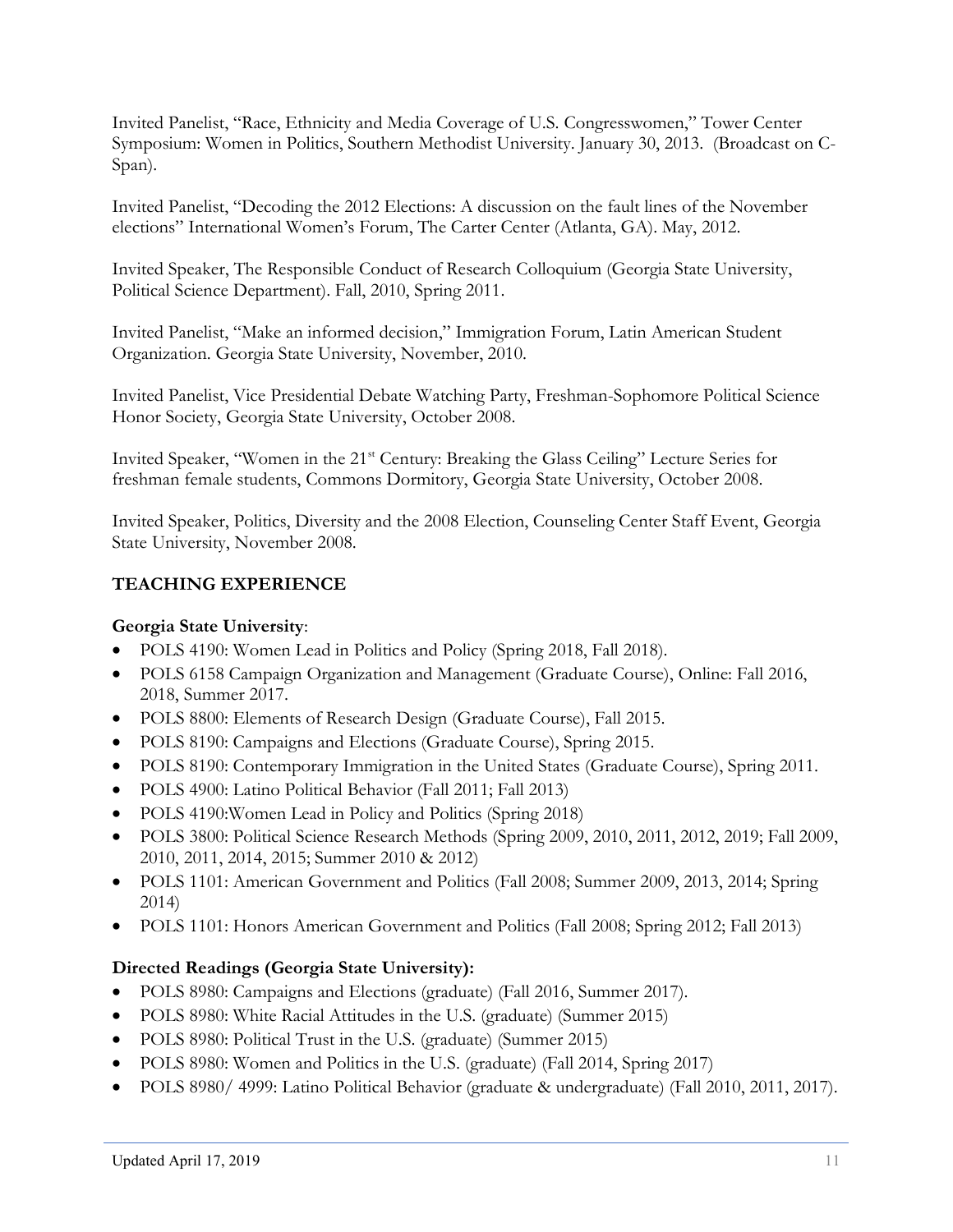### Directed Undergraduate Research (Georgia State University):

Kaitlin Bryan "Holy Citizens: A Study of the Impact of Church Attendance and Affiliation on Naturalization Rates among Latino Immigrants", Presented at the 2012 Georgia State Undergraduate Research Conference.

Adrian Stoddard "[A] Study of How Interracial Relationships Between Latinos and Other Races Influence Latino Political Trust", Presented at the 2012 Georgia State Undergraduate Research Conference.

### Internship Supervision:

John Sadosky, Internship with the Georgia State Democratic Party (Fall 2009). D'Lorah Moore, Internship with Georgia State Representative Dickerson (Spring 2019).

### Arizona State University:

- POS 401: Political Statistics (Online: Summer 2007)
- POS 301: Empirical Political Inquiry (Fall 2006)
- POS 110: Introduction to American Government and Politics (Spring 2007, Internet: Summer 2008)

# ADVISING

### Ph.D. Committees

- Chair, PhD Committee for Liam Hayes, Spring 2019-
- Chair, PhD Committee for Kristina LaPlant, Fall 2018-
- Member, PhD Committee for Yoshana Jones Hill, Spring 2019-
- Member, PhD Committee for Alex Pauley, Fall 2017-
- Member, PhD Committee for Jeff Glass, graduated Summer 2015.
- Member, PhD Committee for J. Benjamin Taylor, graduated Spring 2013.
- Member, PhD Committee for Precious Hall, graduated Spring 2012.
- Member, PhD Committee for Ryan Yonk, graduated Summer 2011.

### M.A. Committees

- Chair, MA-in-Passing Committee for Lauren Goss, Fall 2017-
- Chair, MA-in-Passing Committee for Abigail Bowen, graduated Spring 2018.
- Chair, MA-in-Passing Committee for Reagan Griggs, graduated Spring 2017.
- Chair, MA Thesis Committee for Lillie Lattimore, graduated Fall 2017.
- Chair, MA Thesis Committee for Elizabeth Felker, graduated Summer 2015.
- Chair, MA Non-Thesis Committee for Alex Avina, Fall 2018-
- Chair, MA Non-Thesis Committee for Eduardo Aviles, graduated Fall 2018.
- Chair, MA Non-Thesis Committee for Scott Leavitt, graduated Fall 2016.
- Member, MA Non-Thesis Committee for Devin Connell, Fall 2018-
- Member, MA Non-Thesis Committee for Martha Revelo, graduated 2017.
- Member, MA Non-thesis Committee for Liam Hayes, graduated Summer 2015.
- Member, MA Non-thesis Committee for Cathy Pope, graduated Spring 2016.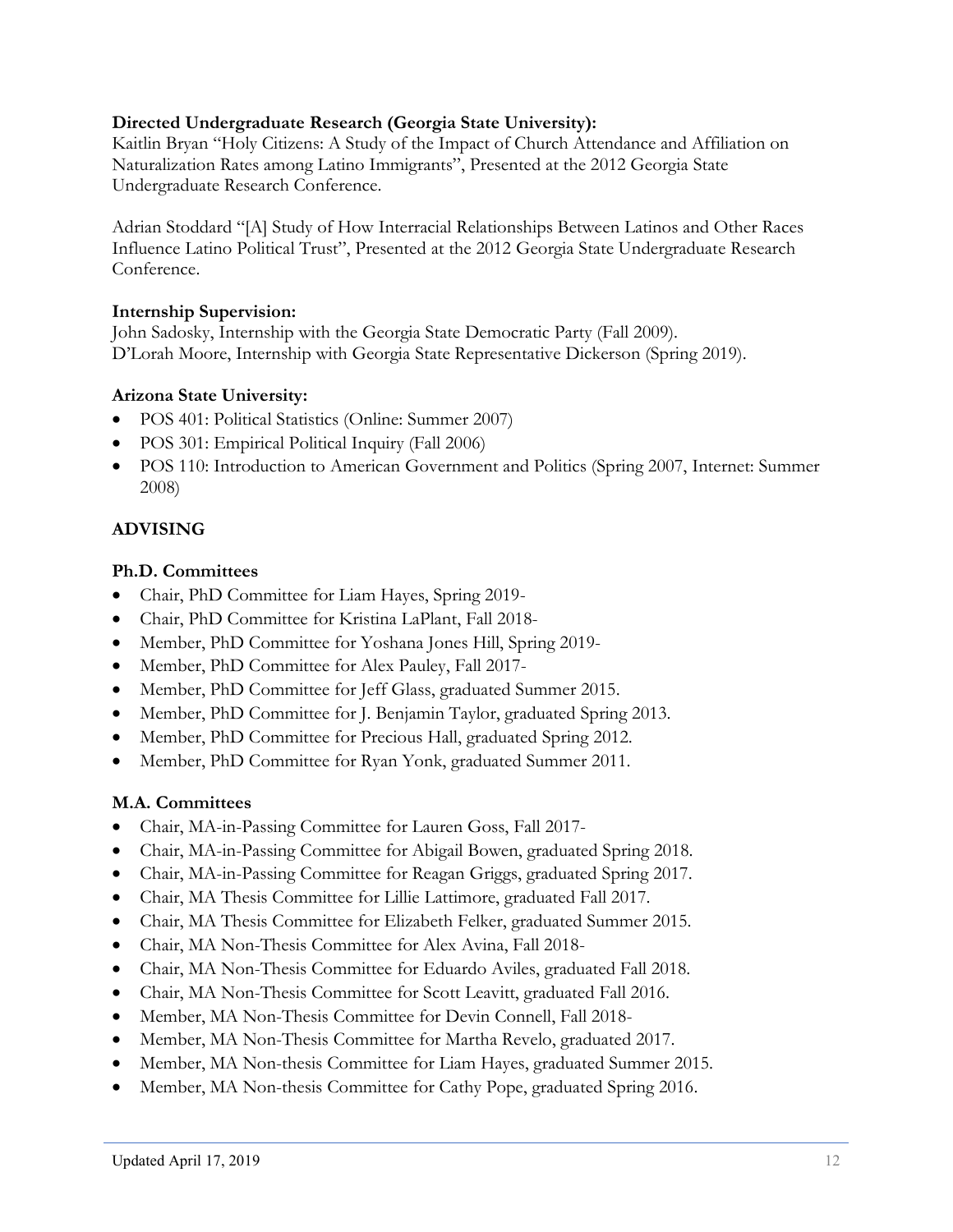- Member, MA Non-thesis Committee for Osamagbe Osagie, graduated Spring 2016.
- Member, MA Non-thesis Committee for Jamia Luckett, graduated Fall 2014.
- Member, MA Non-thesis Committee for Stan Risdon, graduated Fall 2014.
- Member, MA Non-thesis Committee for Melissa Henrichs, graduated Spring 2014.
- Member, MA Thesis Committee for Junyan Zhu, graduated Spring 2012.
- Member, MA Thesis Committee for Elizabeth O'Callaghan, graduated Fall 2010.
- Member, MA-in-Passing Committee for Holly Teresi, graduated Fall 2009.

# SERVICE TO THE DISCIPLINE

## Journal Editorship

Editorial Team, Politics, Groups and Identities (2017-) Editorial Board, Politics, Groups and Identities (2017-2018) Guest Editor, *Politics, Groups and Identities* (2017 Special Issue on Body Politics, with Nadia Brown).

# Grant and Article Reviews

- Reviewer, Time-sharing Experiments for the Social Sciences (TESS)
- Reviewer, National Science Foundation
- Reviewer, American Journal of Political Science
- Reviewer, Journal of Politics
- Reviewer, Politics and Gender
- Reviewer, Politics, Groups and Identities
- Reviewer, Journal of Feminist Scholarship
- Reviewer, Journal of Women, Politics and Policy
- Reviewer, Journal of Ethnic and Migration Studies
- Reviewer, Journal of Race, Ethnicity and Politics
- Reviewer, National Political Science Review
- Reviewer, Legislative Studies Quarterly
- Reviewer, Politics and Religion
- Reviewer, American Politics Review
- Reviewer, Political Research Quarterly
- Reviewer, Political Behavior
- Reviewer, Social Problems
- Reviewer, International Journal of Press/Politics
- Reviewer, Journalism and Mass Communication Quarterly
- Reviewer, Urban Affairs Review
- Reviewer, Journal for the Scientific Study of Religion
- Reviewer, New Media and Society
- Reviewer, Routledge
- Reviewer, Taylor & Francis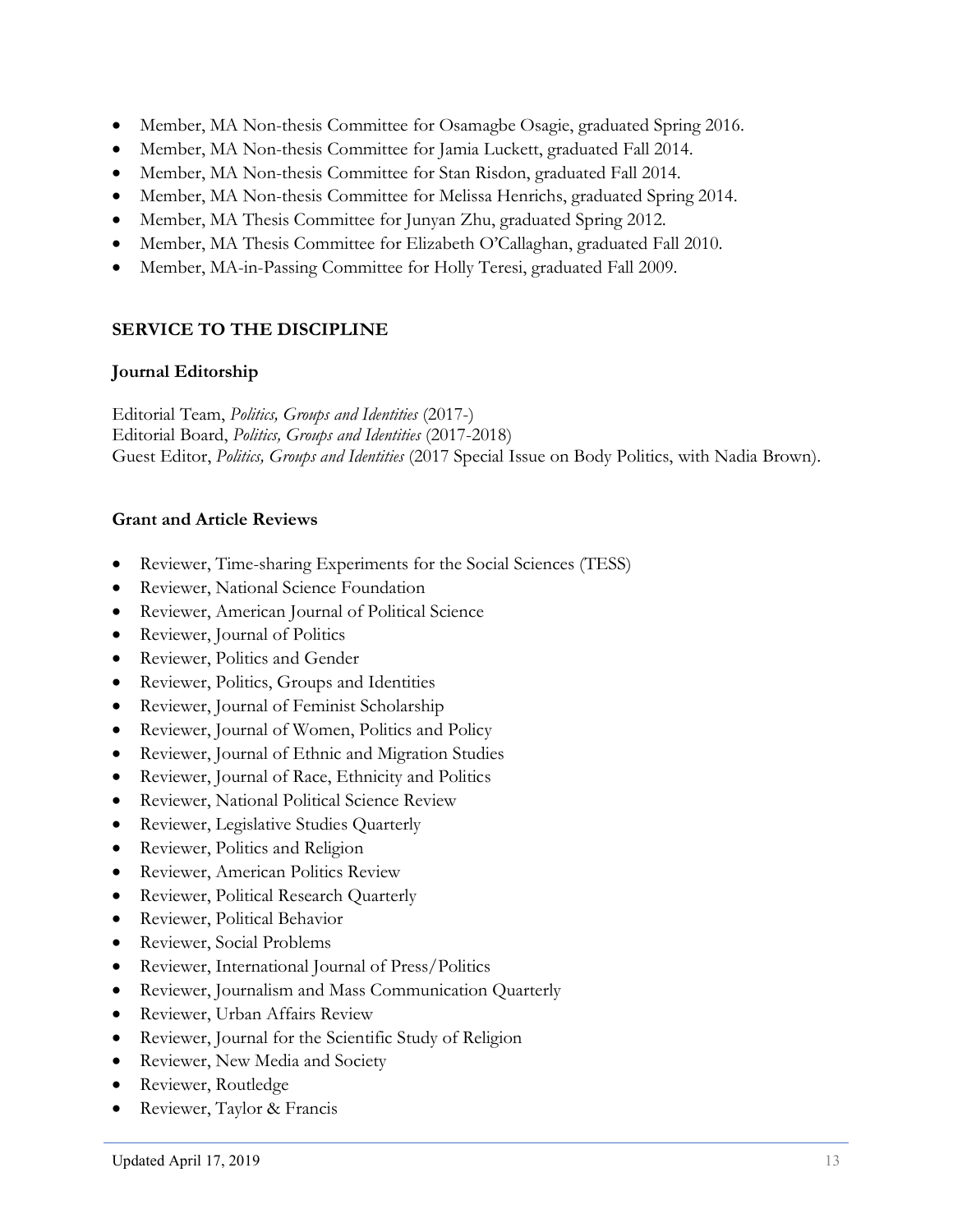### Administrative and Awards Committee Service

Member, Philip E. Converse Book Award Committee (committee selecting the best book published in the previous 5 years for the American Political Science Association's Elections, Public Opinion and Voting section) 2017-2018.

Member, Women and Politics Best Paper Committee (committee selecting the best paper on women and politics presented at the Annual American Political Science Association Meeting). 2016-2017.

Chair, Committee on the Status of Women in the South, Southern Political Science Association, 2014-2015, 2015-2016.

Chair, Women and Politics Best Paper Committee (committee selecting the best paper on women and politics presented at the Annual American Political Science Association Meeting). 2014-2015.

Member, Committee on the Status of Women in the South, Southern Political Science Association, 2012-2013, 2013-2014, 2016-2017, 2017-2018, 2018-2019.

Chair, Paul Lazarsfeld Best Paper Award Committee (committee selecting the best paper on political communication presented at the 2013 Annual American Political Science Association Meeting). 2013-2014.

Member, Nomination Committee, American Political Science Association, Political Communication Section, 2011 & 2012.

Member, Marian Irish Award Committee (committee selecting the best paper on women in politics presented at the 2010 Annual Southern Political Science Association Meeting). 2010-2011.

## Conference Service

### Panel/Paper Discussant:

- Annual meeting of the American Political Science Association (2010, 2011, 2017).
- Annual meeting of the Southern Political Science Association (2010, 2011, 2015).
- Annual meeting of the Midwest Political Science Association (2012)
- New Research on Gender in Political Psychology Conference, Rutgers University (2011).
- Georgia State University's Graduate Student conference (2011, 2017).

### Panel/Roundtable Chair:

- Annual meeting of the Southern Political Science Association (2010, 2014, 2015, 2016, 2019).
- Annual meeting of the Midwest Political Science Association (2006, 2012).

## DEPARTMENT SERVICE

Director of Graduate Studies (Department of Political Science, Georgia State University) 2015-2018.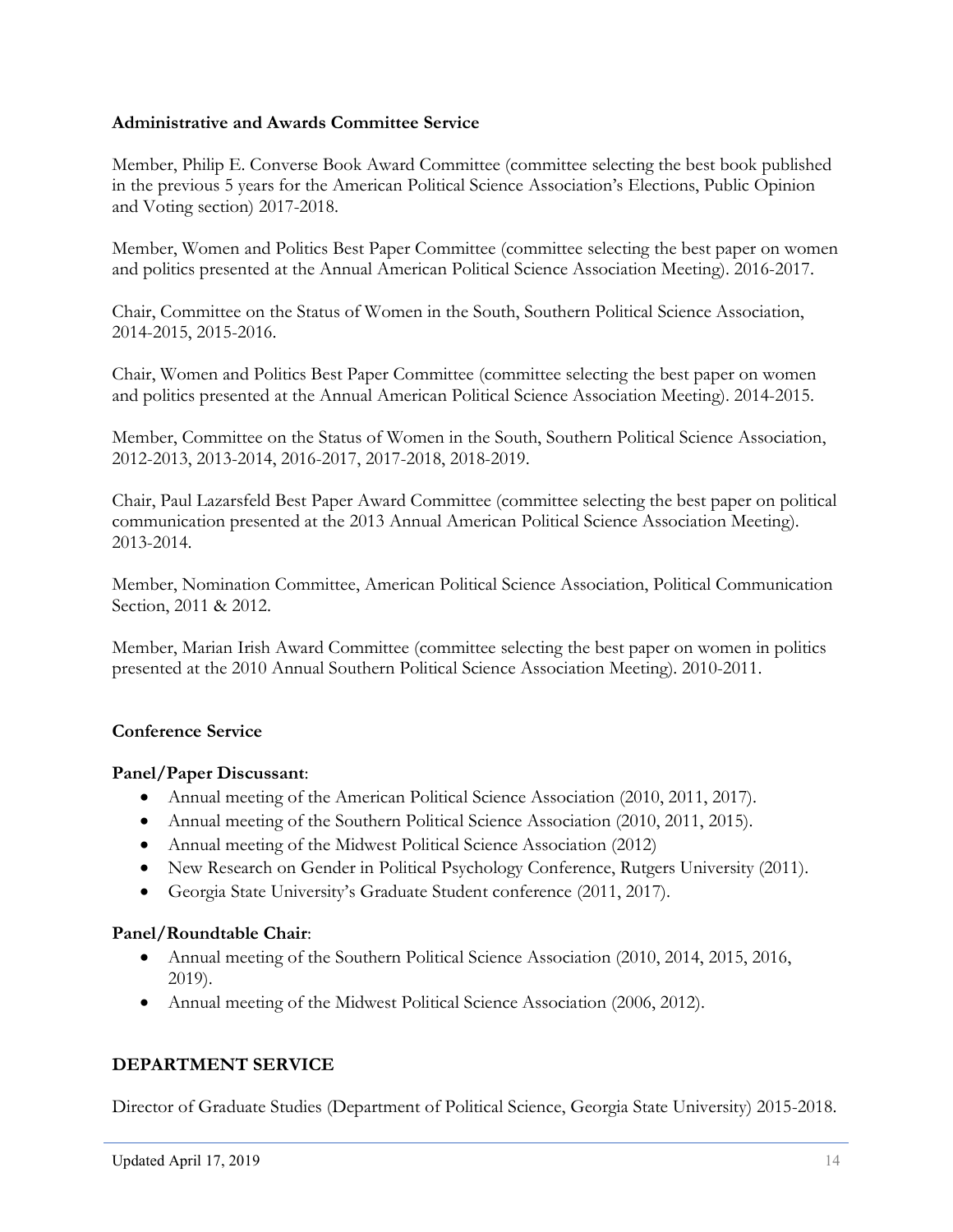Member, Academic Program Review Committee, 2017.

Director, Zoukis Research Collaborative on the Politics of Mandatory Sentencing (Political Science Department, Georgia State University). 2014-2015.

Political Science Department Undergraduate Committee Member (Georgia State University) 2010- 2011, 2012-2013, 2013-2014.

Political Science Department Executive Committee Member (Georgia State University) 2013-2014. Chair Evaluation Committee Member (Georgia State University), 2014.

Political Science Department Graduate Committee Member (Georgia State University) 2008-2010 Member, Faculty Search Committee 2009, 2010, 2013.

Political Science Department Committee on Commencement, 2009, 2010, 2011.

Member, American Politics Comprehensive Exam Committee, Fall 2009, Spring 2010, Spring 2012, Fall 2016.

Member, Political Behavior Comprehensive Exam Committee, Spring 2013.

## COLLEGE AND UNIVERSITY SERVICE

Subcommittee on Graduate Funding, College of Arts and Sciences Graduate Council, 2017-2018.

College of Arts and Sciences Strategic Plan, Working Group on Graduate Education, Co-Chair. 2016-2017.

Subcommittee on Digital Learning in Graduate Education, College of Arts and Sciences Graduate Council, 2015-2016.

Honors College Scholarship Day Interviews (Honors College, Georgia State University) 2015.

Honors College Departmental Coordinator (Honors College, Georgia State University) 2013-2014.

Honors College Awards Committee (Honors College, Georgia State University) 2014.

Georgia State University Undergraduate Research Conference, Oral Presentation Judge. 2015, 2016, 2017.

Mentor Teacher (Center for Teaching and Learning, Georgia State University) 2010.

College of Liberal Arts and Sciences Planning Committee for Graduation Recognition Celebrations, 2010

College of Liberal Arts and Sciences Undergraduate Sub-Committee on Synergistic Themes, 2009- 2010